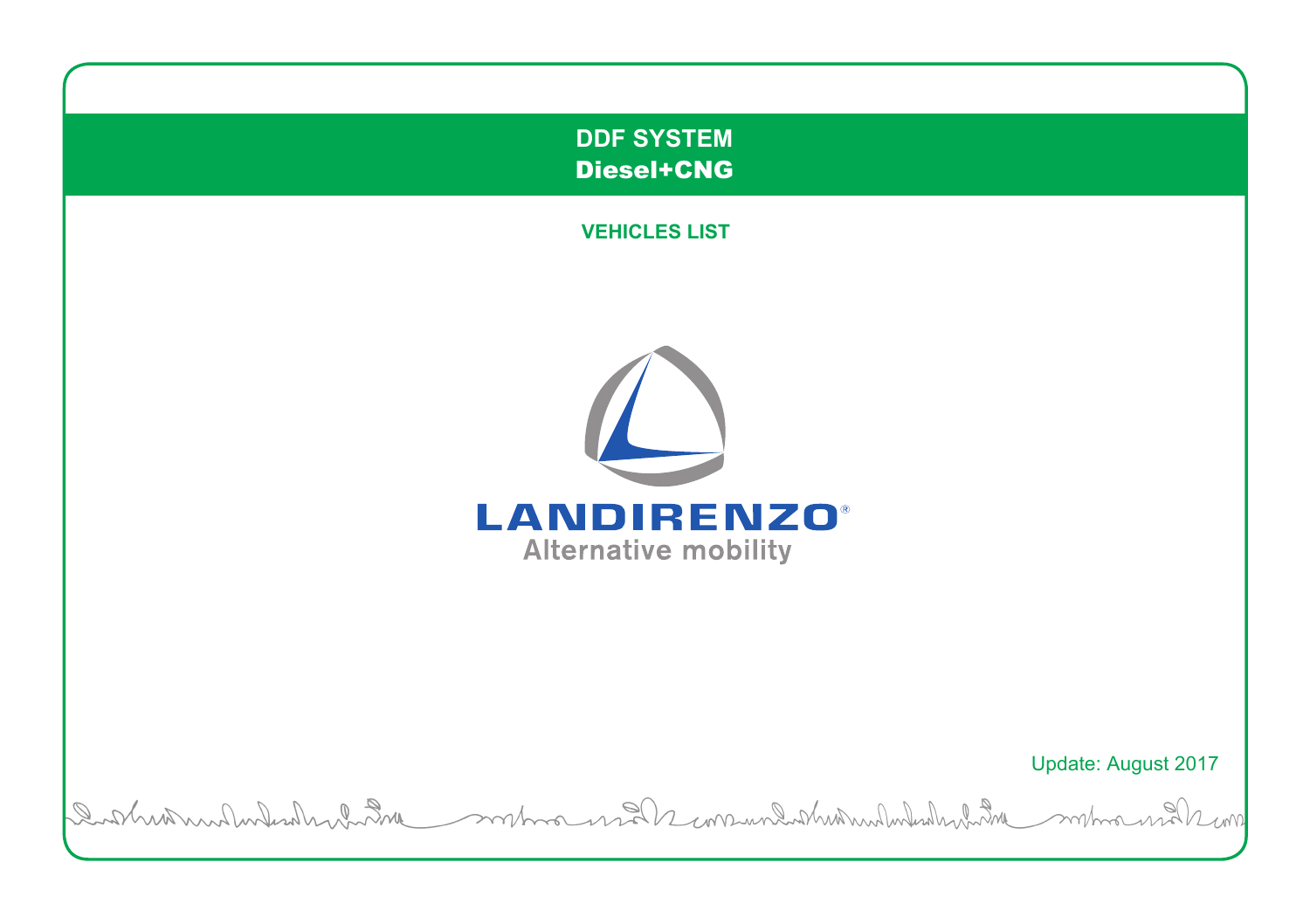| <b>HEAVY DUTY VEHICLES</b> |               |                    |                    |                           |     |                            |                |                                                                                                                                                                                                                         |                   |  |
|----------------------------|---------------|--------------------|--------------------|---------------------------|-----|----------------------------|----------------|-------------------------------------------------------------------------------------------------------------------------------------------------------------------------------------------------------------------------|-------------------|--|
| <b>Brand</b>               | <b>Model</b>  | <b>Engine code</b> | <b>Dispacement</b> | N° cylinders   Power [kW] |     | Homologation               | <b>EURO</b>    | <b>Code Kit</b>                                                                                                                                                                                                         | <b>Technology</b> |  |
| <b>BMC</b>                 | Pro827        | CumminsC260        | 8300               | 6                         | 193 | Turkey                     |                | 604800682 (kit)<br>230000175 (TPS WallMounted) or 230000176 (Floor Mounted)<br>612493000 (switch 1,2m) or 612492000 (switch 10,5m)<br>612000144 (engine)<br>612000195 (tps wiring 1,2m) or 612000194 (tps wiring 10,5m) | Mech pump         |  |
| Daewoo                     |               | DE08TIS            | 8070               | 6                         | 151 | <b>UAE</b>                 |                | 604800682 (kit)<br>230000175 (TPS WallMounted) or 230000176 (Floor Mounted)<br>612493000 (switch 1,2m) or 612492000 (switch 10,5m)<br>612000144 (engine)<br>612000195 (tps wiring 1,2m) or 612000194 (tps wiring 10,5m) | Mech pump         |  |
| <b>DAF</b>                 | XF430         | XF95.430           | 12580              | 6                         | 315 | 91/542CEE<br>punto 6.2.1.B | E <sub>2</sub> | 604800682 (kit)<br>230000175 (TPS WallMounted) or 230000176 (Floor Mounted)<br>612493000 (switch 1,2m) or 612492000 (switch 10,5m)<br>612000144 (engine)<br>612000195 (tps wiring 1,2m) or 612000194 (tps wiring 10,5m) | Mech pump         |  |
| <b>DAF</b>                 | XF480         | XE355C1            | 12580              | 6                         | 355 | 2001/27/CE                 | E <sub>3</sub> | 604800685 (kit)<br>612493000 (switch 1,2m) or 612492000 (switch 10,5m)<br>612000142 (engine)                                                                                                                            | TPS emul - MAP    |  |
| <b>DAF</b>                 | XF430         | XE315C1            | 12580              | 6                         | 315 | 2001/27/CE                 | E <sub>3</sub> | 604800685 (kit)<br>612493000 (switch 1,2m) or 612492000 (switch 10,5m)<br>612000142 (engine)                                                                                                                            | TPS emul - MAP    |  |
| DetroitDiesel              | <b>DD13</b>   | DD13               | 12800              | 6                         | 367 | Canada                     | EPA2010        | 604800685 (kit)<br>612493000 (switch 1,2m) or 612492000 (switch 10,5m)<br>612000142 (engine)                                                                                                                            | Prail emul        |  |
| DetroitDiesel              | <b>DD15</b>   | <b>DD15</b>        | 14800              | 6                         | 371 | Canada                     | EPA2010        | 604800685 (kit)<br>612493000 (switch 1,2m) or 612492000 (switch 10,5m)<br>612000142 (engine)                                                                                                                            | Prail emul        |  |
| DetroitDiesel              | D60           | 6067BK60           | 12700              | 6                         | 373 | <b>USA</b>                 | EPA98          | 604800685 (kit)<br>612493000 (switch 1,2m) or 612492000 (switch 10,5m)<br>612000142 (engine)                                                                                                                            | TPS emul          |  |
| Cummins                    | <b>ISM370</b> | <b>ISM370</b>      | 11000              | 6                         | 276 | <b>USA</b>                 | EPA98          | 604800685 (kit)<br>612493000 (switch 1,2m) or 612492000 (switch 10,5m)<br>612000142 (engine)                                                                                                                            | TPS emul - MAP    |  |
| Hyundai                    | Universe      | D6ABA              | 11149              | 6                         | 230 | UAE                        |                | 604800682 (kit)<br>230000175 (TPS WallMounted) or 230000176 (Floor Mounted)<br>612493000 (switch 1,2m) or 612492000 (switch 10,5m)<br>612000144 (engine)<br>612000195 (tps wiring 1,2m) or 612000194 (tps wiring 10,5m) | Mech pump         |  |
| Iveco                      | Eurocargo     | F4AE0681B          | 5900               | 6                         | 177 | 1999/96/CE                 | E <sub>3</sub> | 604800684 (kit)<br>612493000 (switch 1,2m) or 612492000 (switch 10,5m)<br>612000142 (engine)                                                                                                                            | TPS emul - MAP    |  |
| Iveco                      | Eurocargo     | F4AE0681B          | 5900               | 6                         | 177 | 2001/27/CE                 | E <sub>3</sub> | 604800684 (kit)<br>612493000 (switch 1,2m) or 612492000 (switch 10,5m)<br>612000142 (engine)                                                                                                                            | TPS emul - MAP    |  |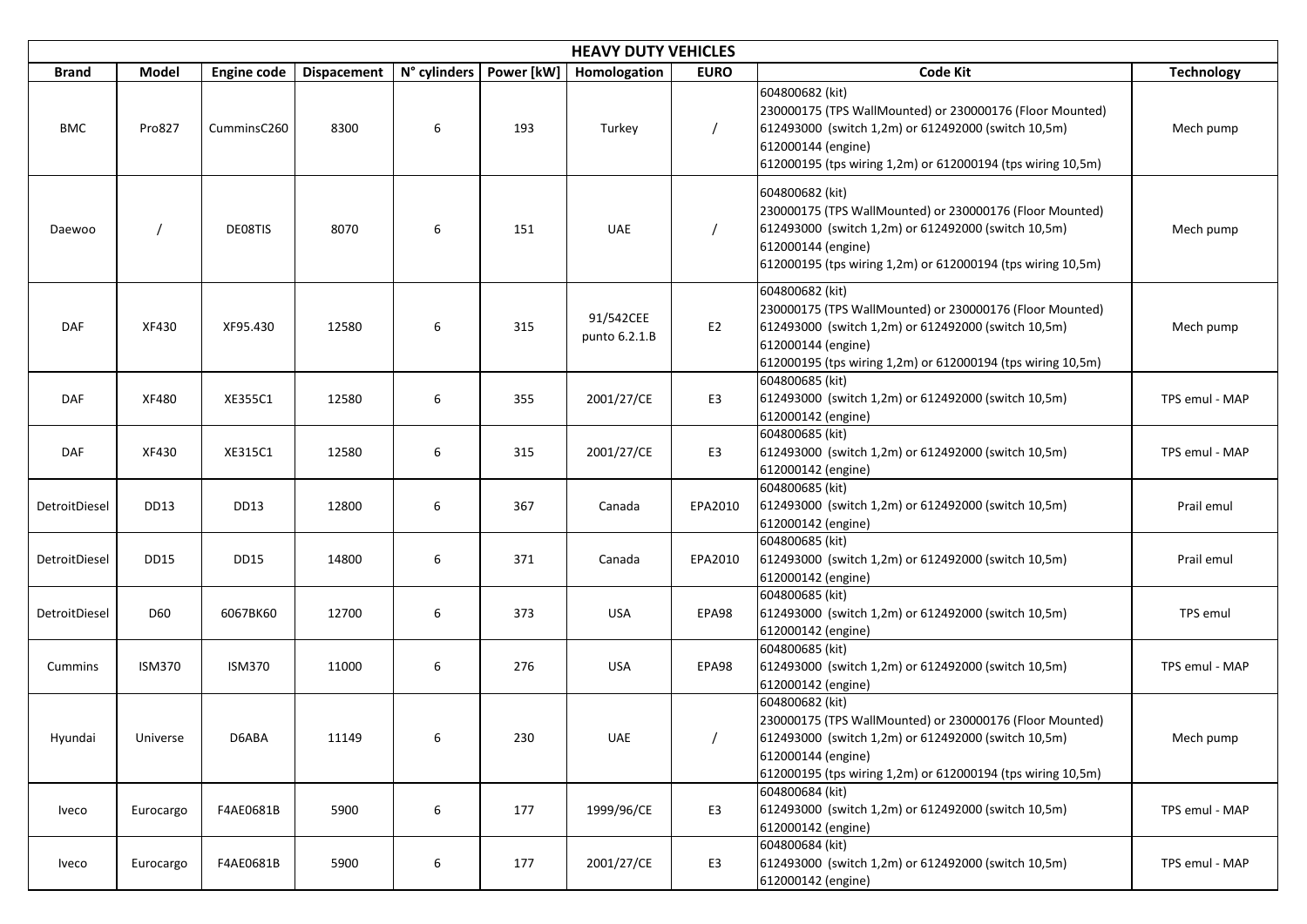|                         |            |           |       |    |     |            |                | 604800684 (kit)                                             |                        |  |
|-------------------------|------------|-----------|-------|----|-----|------------|----------------|-------------------------------------------------------------|------------------------|--|
| Iveco                   | Eurocargo  | F4AE0681D | 5900  | 6  | 154 | 1999/96/CE | E <sub>3</sub> | 612493000 (switch 1,2m) or 612492000 (switch 10,5m)         | TPS emul - MAP         |  |
|                         |            |           |       |    |     |            |                | 612000142 (engine)                                          |                        |  |
|                         |            |           |       |    |     |            |                | 604800684 (kit)                                             |                        |  |
| Iveco                   | Eurocargo  | F4AE0681D | 5900  | 6  | 154 | 2001/27/CE | E <sub>3</sub> | 612493000 (switch 1,2m) or 612492000 (switch 10,5m)         | TPS emul - MAP         |  |
|                         |            |           |       |    |     |            |                | 612000142 (engine)                                          |                        |  |
|                         |            |           |       |    |     |            |                | 604800684 (kit)                                             |                        |  |
| Iveco                   | Eurocargo  | F4AE0681E | 5900  | 6  | 134 | 2001/27/CE | E <sub>3</sub> | 612493000 (switch 1,2m) or 612492000 (switch 10,5m)         | TPS emul - MAP         |  |
|                         |            |           |       |    |     |            |                | 612000142 (engine)                                          |                        |  |
|                         |            |           |       |    |     |            |                | 604800683 (kit)                                             |                        |  |
| Iveco                   | Eurocargo  | F4AE0481A | 3920  | 4  | 125 | 2001/27/CE | E <sub>3</sub> | 612493000 (switch 1,2m) or 612492000 (switch 10,5m)         | TPS emul - MAP         |  |
|                         |            |           |       |    |     |            |                | 612000142 (engine)                                          |                        |  |
|                         |            |           |       |    |     |            |                | 604800683 (kit)                                             |                        |  |
|                         |            |           | 3920  |    | 110 |            | E <sub>3</sub> | 612493000 (switch 1,2m) or 612492000 (switch 10,5m)         | TPS emul - MAP         |  |
| Iveco                   | Eurocargo  | F4AE0481C |       | 4  |     | 2001/27/CE |                |                                                             |                        |  |
|                         |            |           |       |    |     |            |                | 612000142 (engine)                                          |                        |  |
|                         |            |           |       |    |     |            |                | 604800688 (kit)                                             |                        |  |
| Kamaz                   | 65117      | 65117     | 10850 | 8V | 260 | 2001/27/CE | E <sub>3</sub> | 612493000 (switch 1,2m) or 612492000 (switch 10,5m)         | TPS emul               |  |
|                         |            |           |       |    |     |            |                | 612000145 (engine)                                          |                        |  |
|                         |            |           |       |    |     |            |                | 612000020 (tps wiring)                                      |                        |  |
|                         |            | 54115     | 10850 | 8V | 176 | 2001/27/CE | E <sub>2</sub> | 604800682 (kit)                                             |                        |  |
|                         |            |           |       |    |     |            |                | 230000175 (TPS WallMounted) or 230000176 (Floor Mounted)    |                        |  |
| Kamaz                   | 54115      |           |       |    |     |            |                | 612493000 (switch 1,2m) or 612492000 (switch 10,5m)         | Mech pump              |  |
|                         |            |           |       |    |     |            |                | 612000144 (engine)                                          |                        |  |
|                         |            |           |       |    |     |            |                | 612000195 (tps wiring 1,2m) or 612000194 (tps wiring 10,5m) |                        |  |
|                         |            |           |       |    |     |            |                | 604800688 (kit)                                             |                        |  |
| Mercedes                | Axor       | OM457LA   | 11967 | 6  | 315 | 2001/27/CE | E <sub>3</sub> | 612493000 (switch 1,2m) or 612492000 (switch 10,5m)         | TPS digital emul - MAP |  |
|                         |            |           |       |    |     |            |                | 612000145 (engine)                                          |                        |  |
|                         |            |           |       |    |     |            |                | 612000020 (tps wiring)                                      |                        |  |
|                         |            |           |       |    |     |            |                | 604800686 (kit)                                             |                        |  |
|                         |            |           |       |    |     |            |                | 612493000 (switch 1,2m) or 612492000 (switch 10,5m)         |                        |  |
| Mercedes                | Atego      | OM904LA   | 4250  | 4  | 140 | Turkey     | E4             | 612000145 (engine)                                          | TPS digital emul       |  |
|                         |            |           |       |    |     |            |                | 612000020 (tps wiring)                                      |                        |  |
|                         |            |           |       |    |     |            |                | 604800688 (kit)                                             |                        |  |
|                         |            |           |       |    |     |            |                | 612493000 (switch 1,2m) or 612492000 (switch 10,5m)         |                        |  |
| Mercedes                | Axor       | OM457LA   | 11967 | 6  | 300 | Turkey     | E4             | 612000145 (engine)                                          | TPS digital emul       |  |
|                         |            |           |       |    |     |            |                | 612000020 (tps wiring)                                      |                        |  |
|                         |            |           |       |    |     |            |                | 604800688 (kit)                                             |                        |  |
|                         |            |           |       |    |     |            |                | 612493000 (switch 1,2m) or 612492000 (switch 10,5m)         |                        |  |
| Mercedes                | Actros3344 | OM501     | 11967 | 6  | 323 | Sud Africa | E3equivalent   | 612000145 (engine)                                          | TPS digital emul - MAP |  |
|                         |            |           |       |    |     |            |                | 612000020 (tps wiring)                                      |                        |  |
|                         |            |           |       |    |     |            |                | 604800688 (kit)                                             |                        |  |
| Mercedes                | Travego    | OM457HLA  | 11967 | 6  | 315 | Turkey     |                | 612493000 (switch 1,2m) or 612492000 (switch 10,5m)         | TPS digital emul - MAP |  |
|                         |            |           |       |    |     |            | E <sub>5</sub> | 612000145 (engine)                                          |                        |  |
|                         |            |           |       |    |     |            |                | 612000020 (tps wiring)                                      |                        |  |
|                         |            |           |       |    |     |            |                | 604800688 (kit)                                             |                        |  |
|                         |            | OM457LA   | 11967 | 6  | 315 | Russia     | E <sub>5</sub> | 612493000 (switch 1,2m) or 612492000 (switch 10,5m)         |                        |  |
| Mercedes<br>(KAMAZ5490) | Axor       |           |       |    |     |            |                |                                                             | TPS digital emul - MAP |  |
|                         |            |           |       |    |     |            |                | 612000145 (engine)                                          |                        |  |
|                         |            |           |       |    |     |            |                | 612000020 (tps wiring)                                      |                        |  |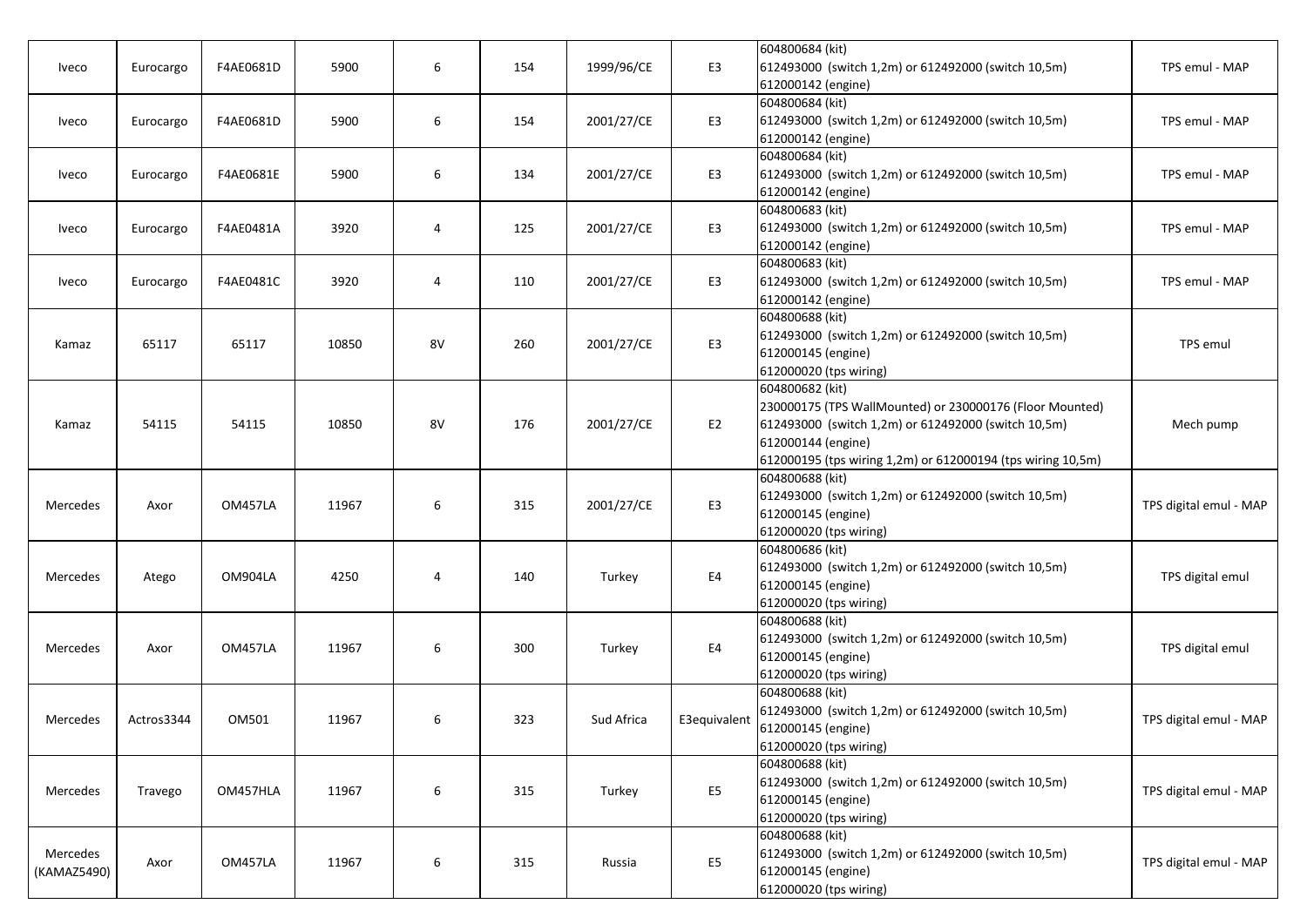| Renault | Midlum(270)  |               | 6174  | 6              | 195 | 2001/27/CE | E <sub>3</sub> | 604800684 (kit)<br>612493000 or 612492000 (switch 1,2m/10,5m)<br>612000142 (engine)                                                                                                                                     | Tps emul - MAP |
|---------|--------------|---------------|-------|----------------|-----|------------|----------------|-------------------------------------------------------------------------------------------------------------------------------------------------------------------------------------------------------------------------|----------------|
| Renault | Midlum(180)  |               | 4116  | $\overline{4}$ | 128 | 2001/27/CE | E <sub>3</sub> | 604800683 (kit)<br>612493000 or 612492000 (switch 1,2m/10,5m)<br>612000142 (engine)                                                                                                                                     | Tps emul - MAP |
| Renault | Magnum       | <b>DXI480</b> | 11929 | 6              | 353 | 2001/27/CE | E3             | 604800685 (kit)<br>612493000 or 612492000 (switch 1,2m/10,5m)<br>612000142 (engine)                                                                                                                                     | Tps emul - MAP |
| Scania  | R124 CV420   | DC1203        | 11705 | 6              | 309 | 2001/27/CE | E3             | 604800685 (kit)<br>612493000 or 612492000 (switch 1,2m/10,5m)<br>612000142 (engine)                                                                                                                                     | Tps emul - MAP |
| Scania  | R124 CV420   | DC12 14       | 11705 | 6              | 309 | 2001/27/CE | E <sub>3</sub> | 604800685 (kit)<br>612493000 or 612492000 (switch 1,2m/10,5m)<br>612000142 (engine)                                                                                                                                     | Tps emul - MAP |
| Volvo   | <b>FH12</b>  | D12D460       | 12130 | 6              | 338 | 2001/27/CE | E3             | 604800685 (kit)<br>612493000 or 612492000 (switch 1,2m/10,5m)<br>612000142 (engine)                                                                                                                                     | Tps emul - MAP |
| Volvo   | <b>FH12</b>  | D12D460       | 12130 | 6              | 338 | 1999/96/CE | E <sub>3</sub> | 604800685 (kit)<br>612493000 or 612492000 (switch 1,2m/10,5m)<br>612000142 (engine)                                                                                                                                     | Tps emul - MAP |
| Hino    | <b>FM320</b> |               | 10520 | 6              |     | Indonesia  |                | 604800682 (kit)<br>230000175 (TPS WallMounted) or 230000176 (Floor Mounted)<br>612493000 (switch 1,2m) or 612492000 (switch 10,5m)<br>612000144 (engine)<br>612000195 (tps wiring 1,2m) or 612000194 (tps wiring 10,5m) | Mech pump      |

**NOTES:** It is mandatory to order one and only one code for each row of the table above. Infact some necessary components can be available in two lengths:

Switch harness:1,2m [code 612493000] or 10,5m [code 612492000]);

Engine harness: analog pedal [code 612000142] ; mechanical injection [code 612000144]; digital pedal [code 612000145] and TPS harness [cod. 612000020] (only for digital TPS systems)

The voltage reducer harness [code 612499000 (0,7m); code 612498000 (6m)] and the battery harness [code 612491000 (1,5m); code 612490000 (6m)] are optional and not necessary for the installation. The battery wiring is simply made by two wires with <sup>a</sup> 20A fuse on the power supply one; the voltage reducer wiring can be used as alternative connection for the wires in the main harness.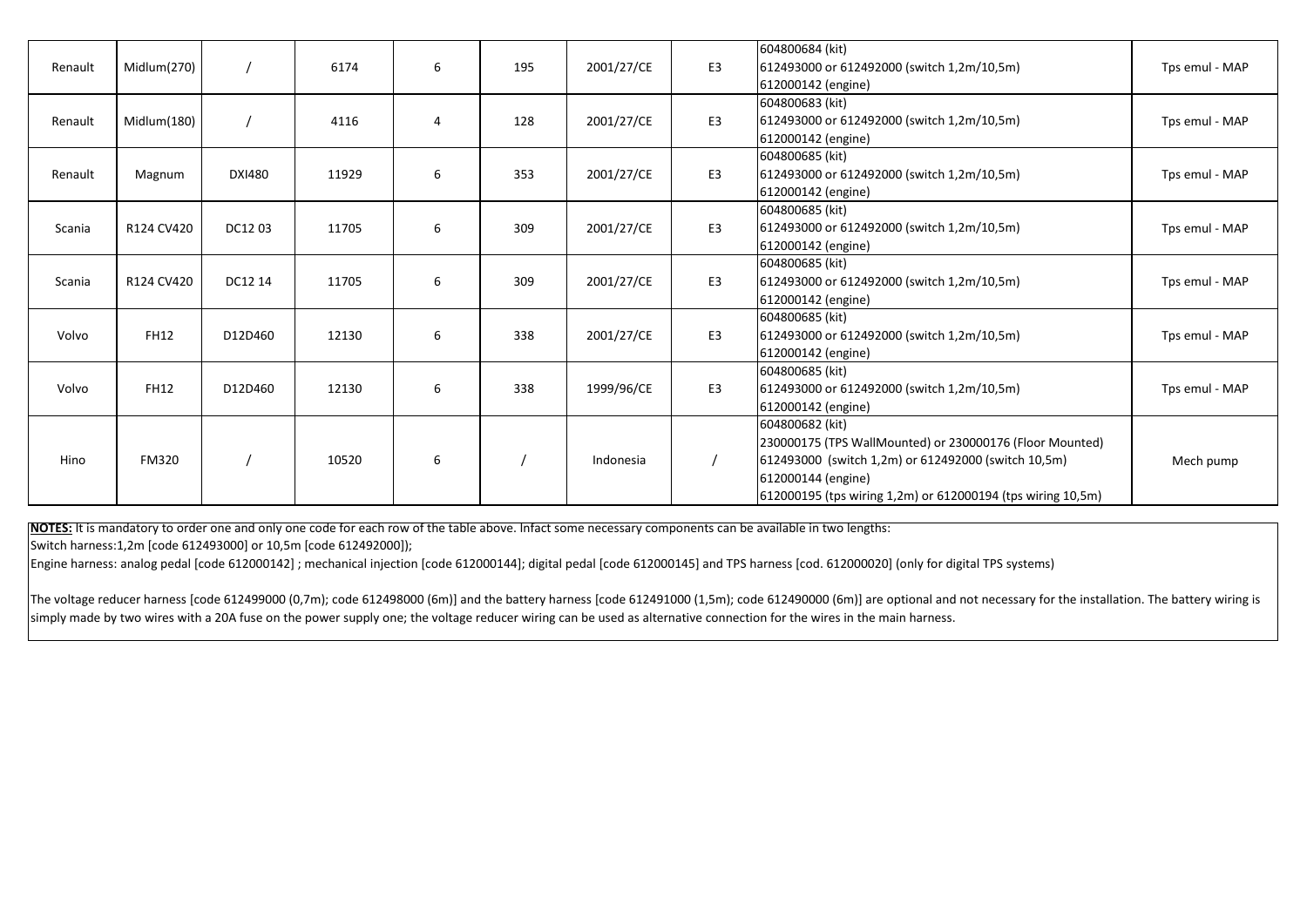| <b>LIGHT COMMERCIAL VEHICLES</b> |              |                    |                    |                |            |                                    |                |           |                   |          |  |
|----------------------------------|--------------|--------------------|--------------------|----------------|------------|------------------------------------|----------------|-----------|-------------------|----------|--|
| <b>Brand</b>                     | Model        | <b>Engine code</b> | <b>Dispacement</b> | N° cylinders   | Power [kW] | Homologation                       | <b>EURO</b>    | Code Kit  | <b>Technology</b> | note     |  |
| Fiat                             | Ducato       | F1AE0481D          | 2287               | 4              | 88         | 2003/76/CE-B                       | E4             | 604800173 | TPS emul          |          |  |
| Fiat                             | Ducato       | F1AE0481D          | 2287               | 4              | 88         | 2003/76/CE-B                       | E <sub>4</sub> | 604800173 | TPS emul          | with DPF |  |
| Fiat                             | Ducato       | F1CE0481D          | 2999               | 4              | 116        | 2003/76CE-B                        | E4             | 604800173 | EmulPrail         |          |  |
| Fiat                             | Ducato       | F1AE3481E          | 2287               | 4              | 109        | 630/2012                           | E5b            | 604800173 | EmulPrail         |          |  |
| Fiat                             | Ducato       | F1AE3481D          | 2287               | 4              | 96         | 630/2012                           | E5b            | 604800173 | EmulPrail         |          |  |
| Ford                             | Transit      | <b>JXFA</b>        | 2402               | 4              | 85         | 2003/76CE-B                        | E4             | 604800173 | TPS emul          |          |  |
| Iveco                            | Daily        | F1AE0481F          | 2287               | 4              | 71         | 2003/76/CE-B                       | E4             | 604800173 | TPS emul          |          |  |
| Iveco                            | Daily        | F1AE3481A          | 2287               | $\overline{4}$ | 78         | 715/2007*692/2008                  | E <sub>5</sub> | 604800173 | EmulPrail         |          |  |
| Iveco                            | Daily        | F1AFL411C          | 2287               | $\overline{4}$ | 107        | 143/2013                           | E5b            | 604800173 | EmulPrail         |          |  |
| <b>Iveco</b>                     | Daily        | F1AE3481B          | 2287               | 4              | 93         | 715/2007*692/2008                  | E <sub>5</sub> | 604800173 | EmulPrail         |          |  |
| <b>Iveco</b>                     | Daily        | F1AE3481C          | 2287               | 4              | 107        | 715/2007*692/2008                  | E <sub>5</sub> | 604800173 | EmulPrail         |          |  |
| <b>Iveco</b>                     | Daily        | F1AE0481G          | 2287               | 4              | 85         | 2003/76/CE-B                       | E4             | 604800173 | TPS emul          |          |  |
| Iveco                            | Daily        | F1CE0481F          | 2998               | 4              | 107        | 2003/76CE-B                        | E <sub>4</sub> | 604800173 | TPS emul          |          |  |
| Nissan                           | Cabstar      | YD25DDTi           | 2488               | 4              | 96         | 2003/76CE-B                        | E <sub>4</sub> | 604800173 | TPS emul          |          |  |
| Nissan                           | <b>NV400</b> | M9T(85kW)          | 2290               | 4              | 85         | 715/2007*692/2008                  | E <sub>5</sub> | 604800173 | EmulPrail         |          |  |
| Nissan                           | NV400        | M9T(92kW)          | 2290               | 4              | 92         | 715/2007*692/2008                  | E <sub>5</sub> | 604800173 | EmulPrail         |          |  |
| Nissan                           | <b>NV400</b> | M9T(92kW)          | 2290               | 4              | 92         | 136/2014                           | E5b            | 604800173 | EmulPrail         |          |  |
| Nissan                           | NV400        | M9T(100kW)         | 2290               | 4              | 100        | 136/2014                           | E5b            | 604800173 | EmulPrail         |          |  |
| Opel                             | Movano       | M9T(85kW)          | 2290               | 4              | 85         | 715/2007*692/2008                  | E <sub>5</sub> | 604800173 | EmulPrail         |          |  |
| Opel                             | Movano       | M9T(92kW)          | 2290               | $\overline{a}$ | 92         | 715/2007*692/2008                  | E <sub>5</sub> | 604800173 | EmulPrail         |          |  |
| Opel                             | Movano       | M9T(92kW)          | 2290               | 4              | 92         | 136/2014                           | E5b            | 604800173 | EmulPrail         |          |  |
| Opel                             | Movano       | M9T(100kW)         | 2290               | 4              | 100        | 136/2014                           | E5b            | 604800173 | EmulPrail         |          |  |
| <b>PSA</b>                       | Jumper       | F1CE0481D          | 2999               | 4              | 116        | 2003/76CE-B                        | E4             | 604800173 | TPS emul          |          |  |
| Renault                          | Mascott      | ZD3A604            | 2953               | 4              | 115        | 2001/27/CE                         | E <sub>3</sub> | 604800173 | EmulPrail         |          |  |
| Renault                          | Trafic       | M9R(84kW)          | 1995               | 4              | 84         | 2003/76CE-B                        | E4             | 604800173 | EmulPrail         |          |  |
| Renault                          | Master       | M9T(85kW)          | 2290               | 4              | 85         | 715/2007*692/2008                  | E <sub>5</sub> | 604800173 | EmulPrail         |          |  |
| Renault                          | Master       | M9T(92kW)          | 2290               | 4              | 92         | 715/2007*692/2008                  | E5             | 604800173 | EmulPrail         |          |  |
| Renault                          | Master       | M9T(92kW)          | 2290               | 4              | 92         | 136/2014                           | E5b            | 604800173 | EmulPrail         |          |  |
| Renault                          | Master       | M9T(100kW)         | 2290               | 4              | 100        | 136/2014                           | E5b            | 604800173 | EmulPrail         |          |  |
| Ford                             | Transit      | CYFF^              | 2198               | 4              | 92         | 630/2012                           | E5b            | 604800173 | EmulPrail         |          |  |
| Mercedes                         | Sprinter     | 906BB35            | 2143               | 4              | 95         | 715/2007*692/2008 2005/55*2008/74G | E5             | 604800173 | EmulPrail         |          |  |
| Toyota                           | Quantum      | 2kd-ftv            | 2494               | $\overline{4}$ |            | South Africa                       |                | 604800173 | TPS emul          |          |  |
| Toyota                           | Coaster      | 1HZ                | 4164               | 6              | 96         | <b>UAE</b>                         |                | 604800171 | Mech pump         |          |  |